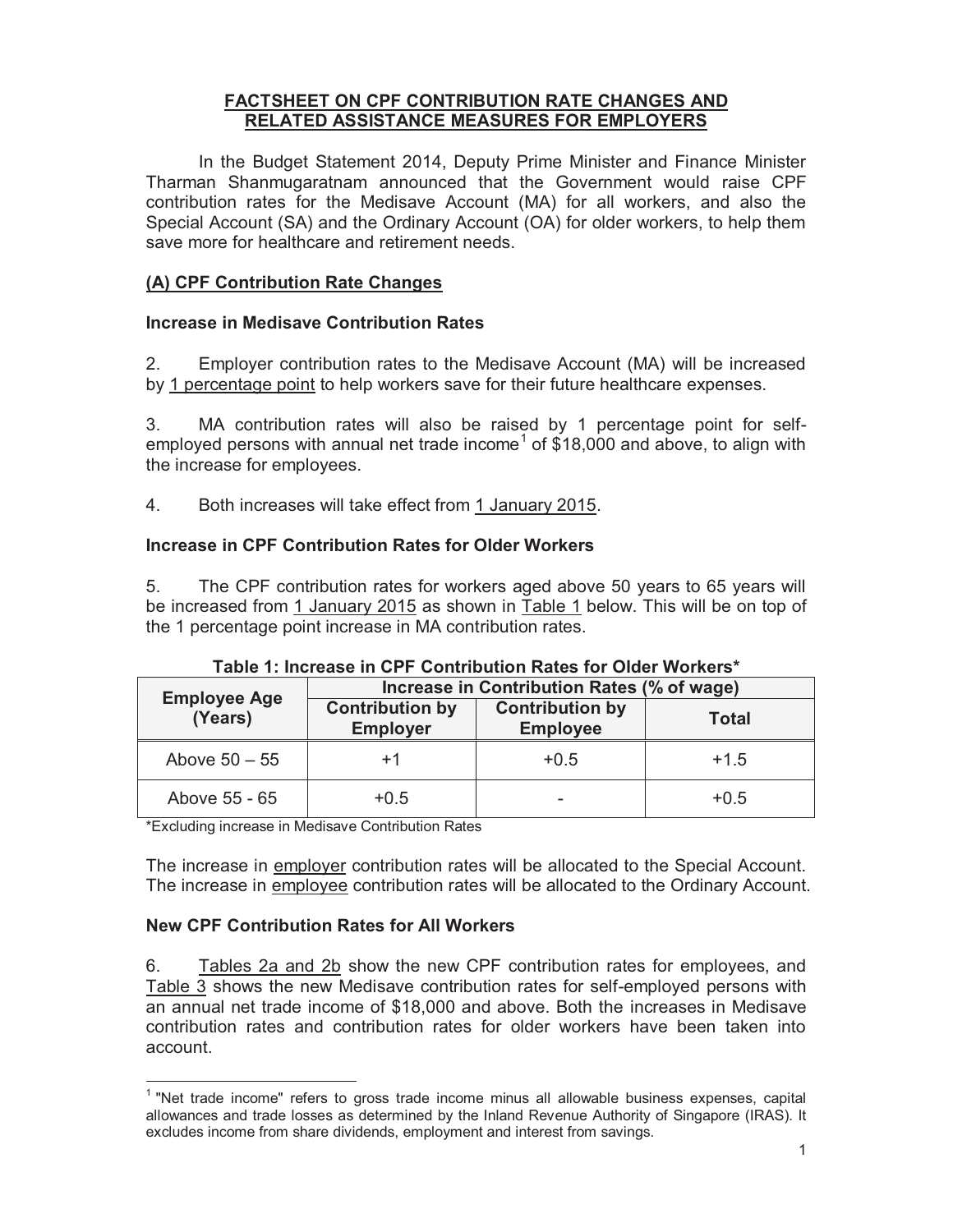|                                          | <b>Employee Age (Years)</b> | Contribution Rate (% of wage)             |                                           |                |
|------------------------------------------|-----------------------------|-------------------------------------------|-------------------------------------------|----------------|
| Date                                     |                             | <b>Contribution by</b><br><b>Employer</b> | <b>Contribution by</b><br><b>Employee</b> | <b>Total</b>   |
| <b>With effect</b><br>from<br>1 Jan 2015 | 35 and below                |                                           | 20                                        |                |
|                                          | Above $35 - 45$             | 17<br>$(+1)$                              |                                           | 37<br>$(+1)$   |
|                                          | Above $45 - 50$             |                                           |                                           |                |
|                                          | Above $50 - 55$             | 16<br>(+2)                                | 19<br>$(+0.5)$                            | 35<br>$(+2.5)$ |
|                                          | Above $55 - 60$             | 12<br>$(+1.5)$                            | 13                                        | 25<br>$(+1.5)$ |
|                                          | Above $60 - 65$             | 8.5<br>$(+1.5)$                           | 7.5                                       | 16<br>$(+1.5)$ |
|                                          | Above 65                    | 7.5<br>$(+1)$                             | 5                                         | 12.5<br>$(+1)$ |

**Table 2a: New CPF Contribution Rates for Employees (increases in brackets)** 

|  |  | Table 2b: Allocation of New CPF Contribution Rates for Employees (increases in brackets) |
|--|--|------------------------------------------------------------------------------------------|
|--|--|------------------------------------------------------------------------------------------|

| <b>Date</b>                              | <b>Employee Age (Years)</b> | Credited Into (% of wage) |                 |              |
|------------------------------------------|-----------------------------|---------------------------|-----------------|--------------|
|                                          |                             | <b>OA</b>                 | <b>SA</b>       | <b>MA</b>    |
| <b>With effect</b><br>from<br>1 Jan 2015 | 35 and below                | 23                        | 6               | 8<br>(+1)    |
|                                          | Above $35 - 45$             | 21                        |                 | 9<br>(+1)    |
|                                          | Above $45 - 50$             | 19                        | 8               | 10<br>(+1)   |
|                                          | Above $50 - 55$             | 14                        | 10.5            | 10.5         |
|                                          |                             | $(+0.5)$                  | $(+1)$          | (+1)         |
|                                          | Above $55 - 60$             | 12                        | 2.5<br>$(+0.5)$ | 10.5<br>(+1) |

2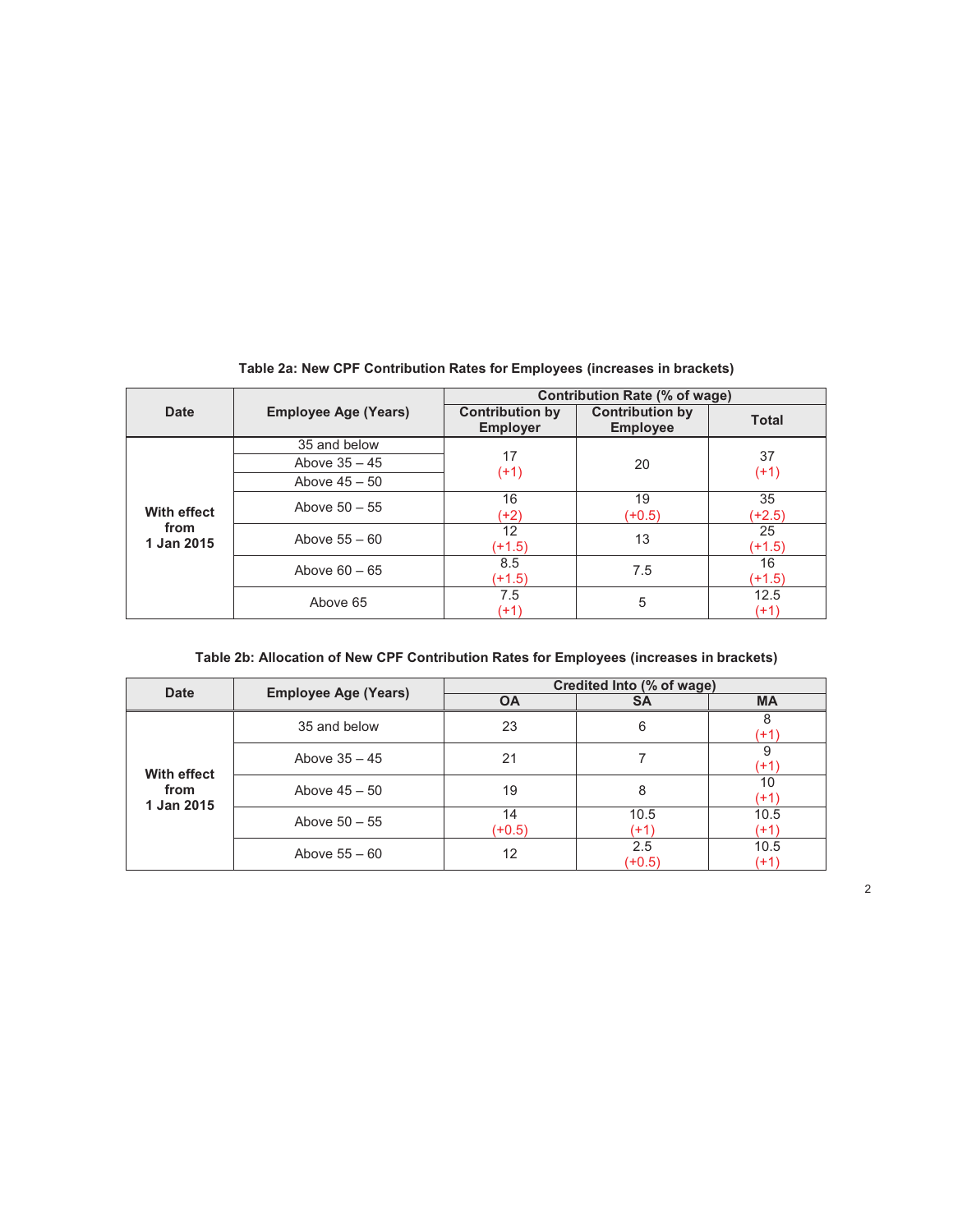| <b>Date</b> | <b>Employee Age (Years)</b> | Credited Into (% of wage) |      |              |
|-------------|-----------------------------|---------------------------|------|--------------|
|             |                             | OΑ                        | SΑ   | <b>MA</b>    |
|             | Above $60 - 65$             | 3.5                       | +0.5 | 10.5<br>$+1$ |
|             | Above 65                    |                           |      | 10.5<br>$+1$ |

*Notes:* 

*1. The rates in Table 2a and 2b are applicable for Singapore Citizens and Singapore Permanent Residents (SPRs) in the 3rd year and onwards of obtaining SPR status and earning monthly wages of ≥\$750. As per current practice, the employee CPF contribution rates for employees earning >\$500 but <\$750 will be phased-in. Further details on the changes to the contribution rates are available on CPF Board's website: www.cpf.gov.sg* 

*2. The Ordinary Wage Ceiling will remain as \$5,000.* 

|                                | <b>Age of Self-Employed</b><br>Person as at 1 January | <b>Medisave Contribution Rates</b><br>(% of Net Trade Income) |
|--------------------------------|-------------------------------------------------------|---------------------------------------------------------------|
| With effect from<br>1 Jan 2015 | Below 35 Years                                        | 8<br>$+1$                                                     |
|                                | $35 -$ below 45 years                                 | 9<br>(+1                                                      |
|                                | $45 -$ below 50 years                                 | 10<br>$+1$                                                    |
|                                | 50 years and above                                    | 10.5<br>(+1)                                                  |

#### **Table 3: New Medisave Contribution Rates for Self-Employed Persons (increases in brackets)**

*Note:* 

*The rates in Table 3 are applicable for self-employed persons with annual net trade income of \$18,000 and above. As per current practice, self-employed persons earning less than \$18,000 contribute at lower rates. Further details on the changes to Medisave contribution rates for Self-Employed Persons are available on CPF Board's website: www.cpf.gov.sg.*